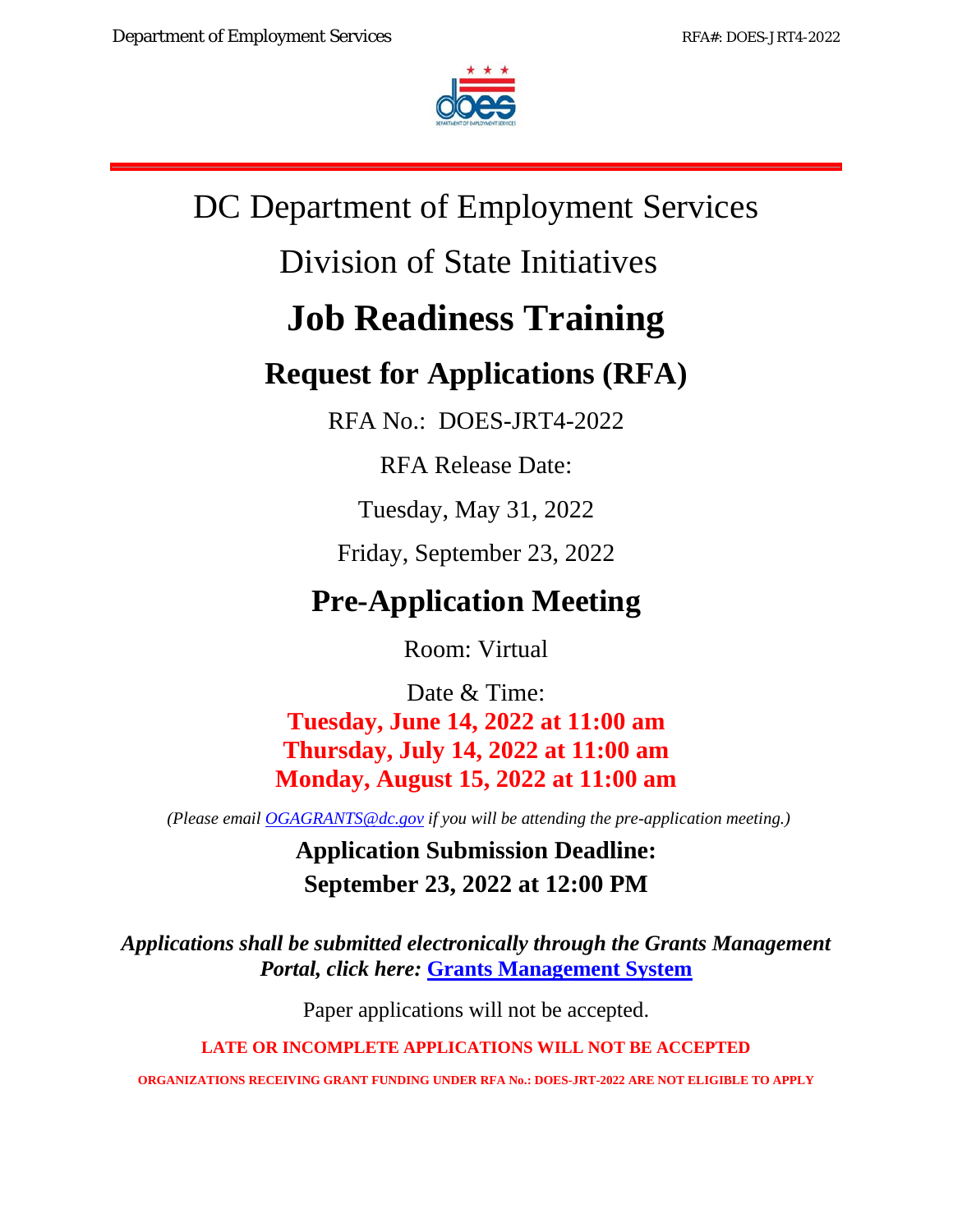<span id="page-1-0"></span>

|  | <b>Table of Contents</b> |  |
|--|--------------------------|--|
|  |                          |  |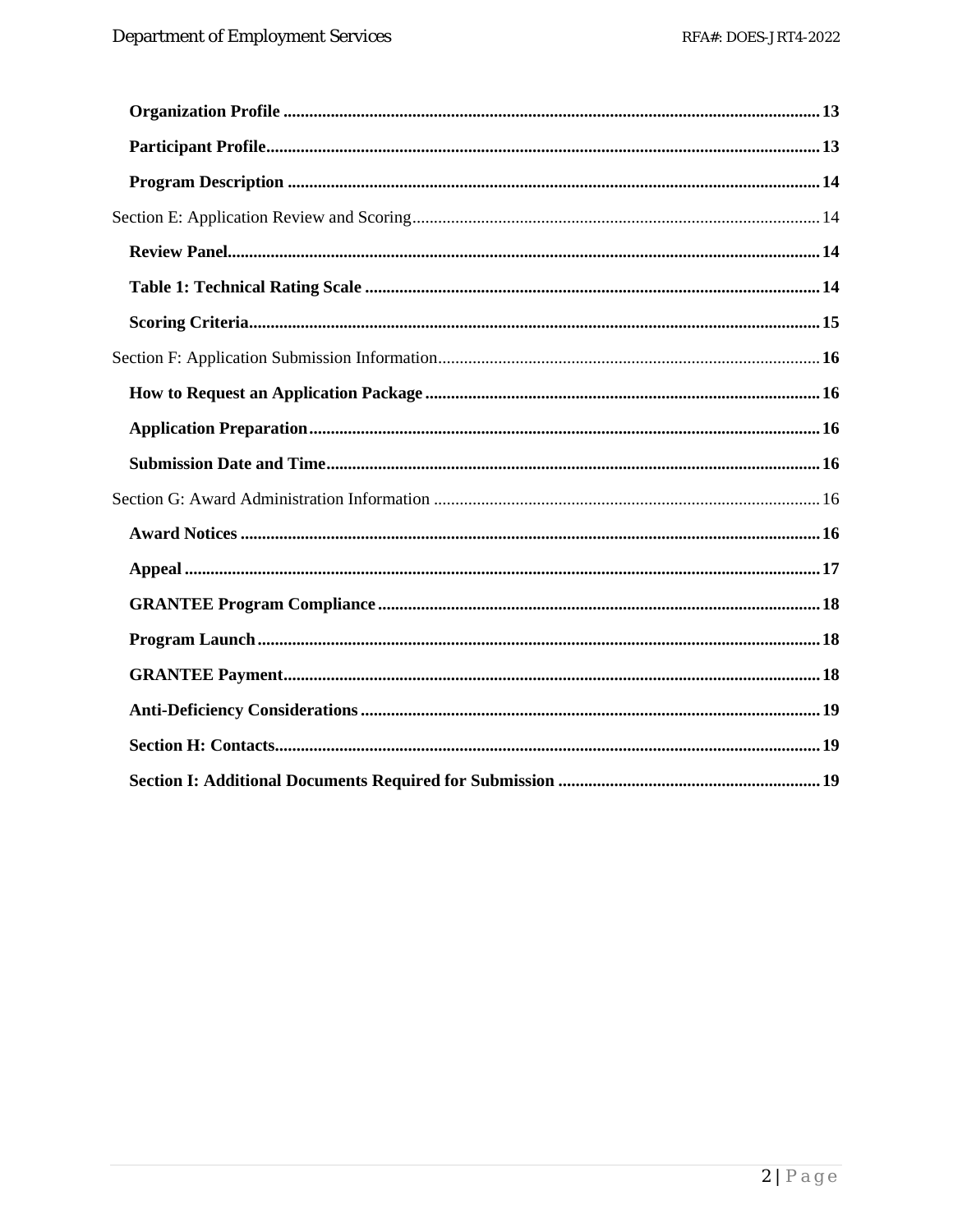# <span id="page-3-0"></span>**Section A: Funding Opportunity Description**

# <span id="page-3-1"></span>**Background**

The District of Columbia Department of Employment Services (DOES) connects District residents, job seekers, and employers to opportunities and resources that empower fair, safe, and effective working communities. DOES, a proud partner of the American Job Center, is an equal opportunity employer/service provider. Translation and interpretation services are available, upon request, to persons with limited or no English proficiency. Auxiliary aids and services are available, upon request, to persons with disabilities.

DOES, through its Division of State Initiatives (DSI), oversees transitional jobs programs designed to serve District residents experiencing multiple barriers to employment, including courtinvolvement, prior incarceration, housing insecurity, history of substance abuse, and educational deficiencies. The two largest programs under the DSI umbrella, Project Empowerment (PE) and DC Career Connections (DCCC), provide job readiness and life skills training, short-term subsidized work experience (transitional jobs), as well as ancillary wrap-around services and support. Both PE and DCCC equip participants with the tools and work experience needed for them to successfully transition to unsubsidized gainful employment. DCCC serves young adults between the ages of 20 to 24 and PE serves adults between the ages of 22 and 54.

#### <span id="page-3-2"></span>**Scope**

DOES DSI is seeking qualified organizations to provide job readiness and life skills training services--- during this phase of workforce development programming, participants learn about soft skills essential to their success including, but not limited to effective communication, conflict resolution, problem solving, recognizing/managing triggers, team participation, emotional intelligence, and interview etiquette. Other required program components include case management support, along with short-term subsidized work experience and unsubsidized job placement services to District residents with barriers to employment and eligible for enrollment in PE and DCCC.

To increase program retention and successful completion, GRANTEEs will coordinate required supportive services (housing, food, day care, clothing, mental health/health care support) and coordinate an **optional[1](#page-3-3)** subsidized work experience conducive to developing the workplace skills needed to secure and maintain unsubsidized employment. During all phases of service delivery, participants will be paid a training wage of \$12.50 per hour by DSI for active participation.

Organizations must have the staff and infrastructure needed to deliver quality workforce training, address the supportive services needs of the target populations, track performance in the DSI automated case management system (DC Networks), enter time in the Time Management System (TMS), and offer all successful completers individualized assistance in identifying unsubsidized placement opportunities.

<span id="page-3-3"></span><sup>1</sup> Work experience, of up to 8 weeks, can be offered to participants that require it, prior to job placement.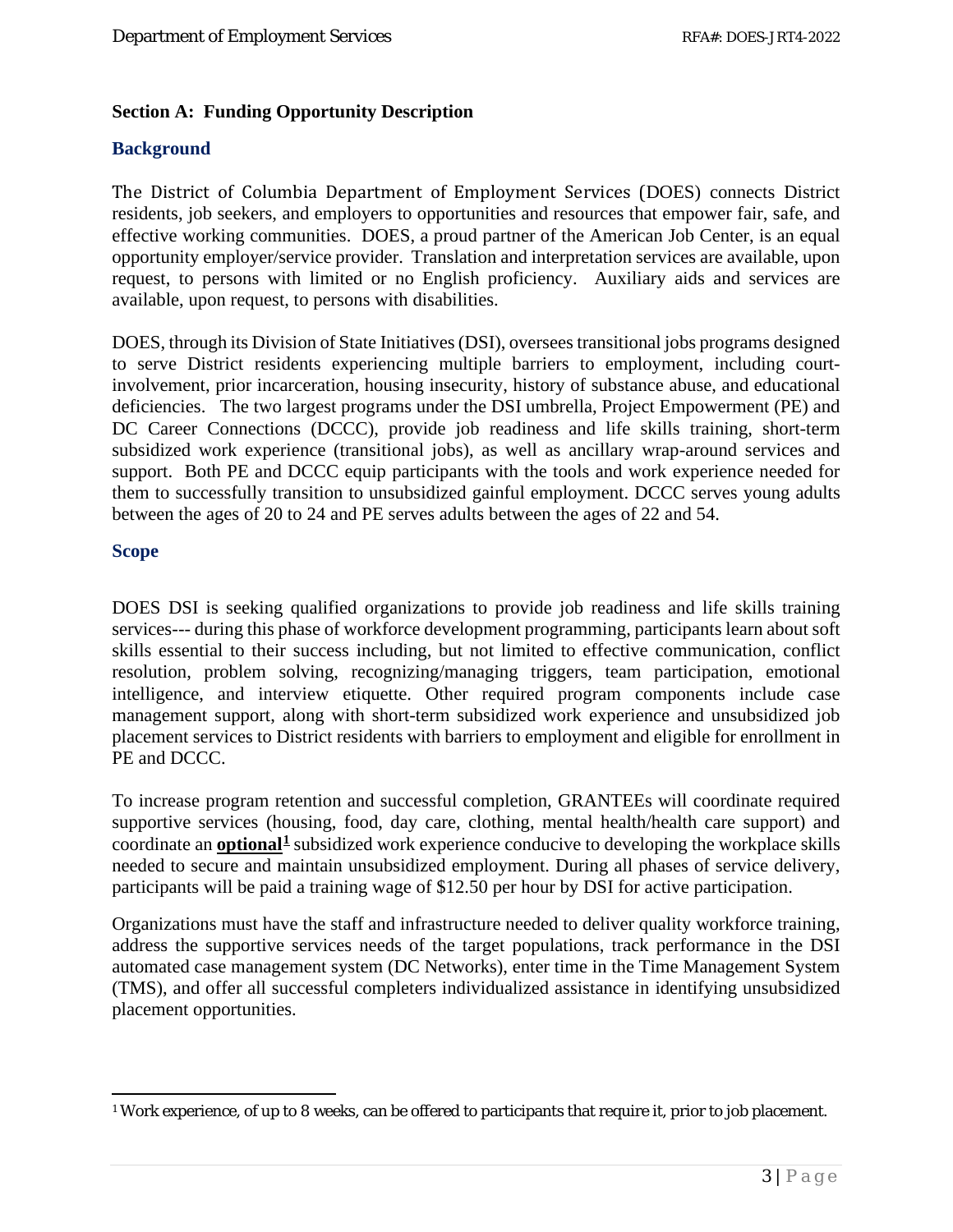#### <span id="page-4-0"></span>**Program Requirements**

The program narrative should describe the mode of training (in-person or hybrid with virtual), technology needed to participate, and how the Center for Disease Control (CDC) guidelines for social distancing and sanitation and compliance with Mayor's Order 2021-099 will be implemented for in-person or hybrid models. The GRANTEE shall include the following program elements in the service delivery model:

#### **1. Recruitment and Enrollment**

The GRANTEE must recruit and enroll eligible residents through community-based outreach and collaboration with organizations supporting the target populations. The GRANTEE will be required to interview and complete individual assessments in determining readiness for programming and collaborate with DSI case management staff in completing the DSI intake process.

#### **2. Orientation Services**

Prior to the program start, the GRANTEE provider will conduct an orientation session with prospective participants to provide an overview of the program and detail expectations for successful completion. Information shared during the orientation shall include the following.

- a. Information on job readiness training and placement components along with expected outcomes—including information on the \$12.50 training wage to be paid by DOES during training and subsidized employment.
- b. Information on program rules and regulations, including participation, attendance and other requirements
- c. Information regarding documents required for DSI program eligibility and intake
- d. Information on COVID-19 related protocols
- e. Assessment of prospective participants' employability plus life skills and supportive services needs

# **3. Case Management Support and Participant Tracking**

Once the orientation process is complete, the GRANTEE will begin providing case management support to all participants selected for program enrollment. The GRANTEE will provide at minimum, bi- weekly case management touch points to include the following.

- Review of participant progress and support needed to ensure successful performance.
- Development of solutions/work plans to help participants meet their individual goals where barriers may exist.
- Referrals for supportive services, as needed.
- Additionally, each participant must have all activities tracked in the DOES DC Networks case management system. Program activities and other relevant case documentation is entered by DOES/DSI staff with Grantee being responsible for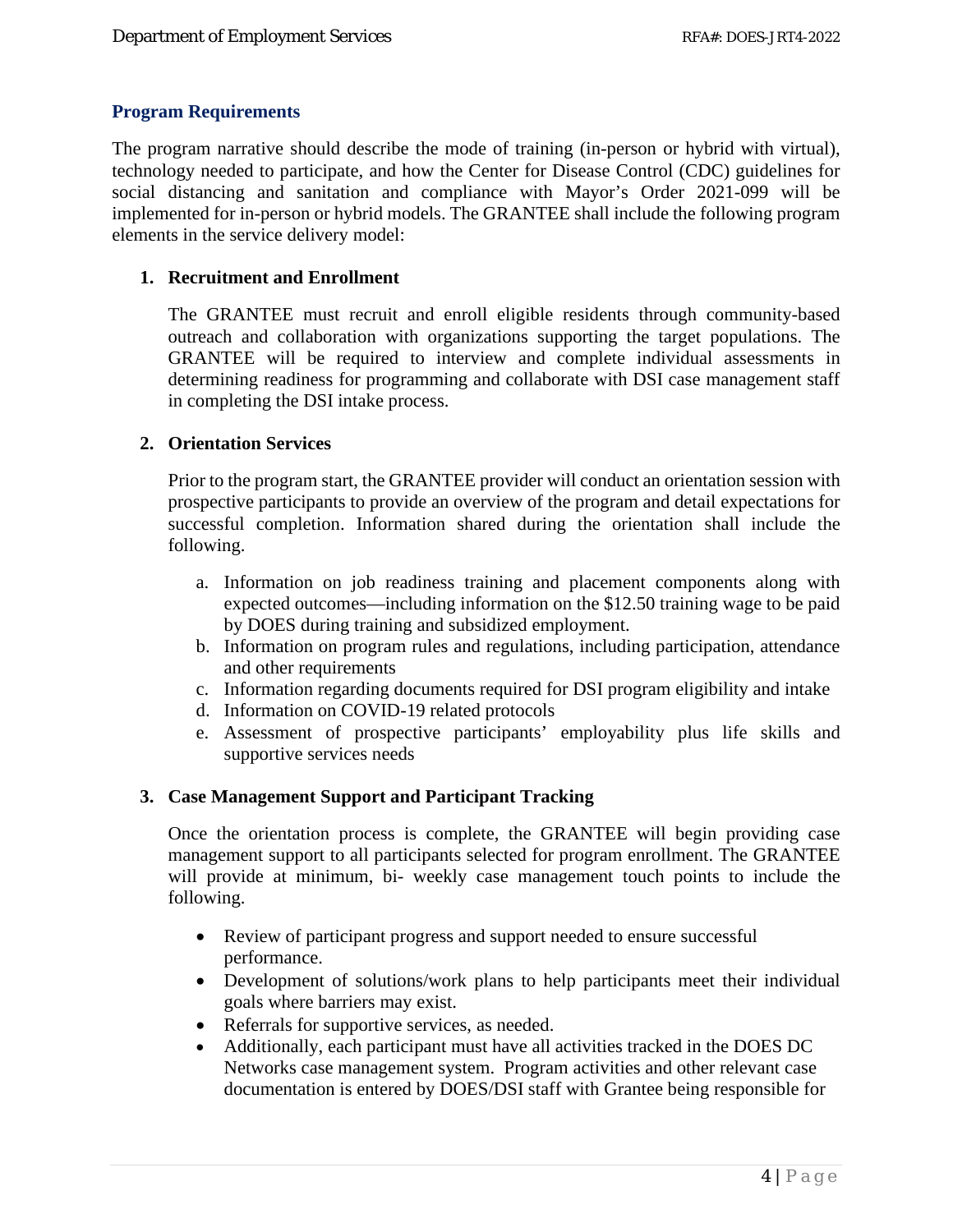compiling, maintaining and forwarding information, in accordance with the schedule in the Deliverables chart, below.

#### **4. Occupational Skills**

Occupational skills training in growth occupational areas leading to industry specific credentials and/or certifications.

#### **5. Subsidized Work Experience**

The GRANTEE has the **option** of placing active program participants in a subsidized work experience for up to 8 weeks. The subsidized work experience must be approved by DOES DSI and facilitated through an employer partner that has the capacity to train and hire participants. Subsidized work experience host sites must be coordinated by the GRANTEE and a host site agreement approved by DSI, prior to commencing the work experience. DOES DSI may deny or discontinue a host site agreement. DOES DSI will facilitate training wage payment in the amount of \$12.50 per hour to participants approved for the subsidized work experience.

#### **6. Job Placement**

The GRANTEE shall facilitate unsubsidized job placement for 55% of those successfully completing training and subsidized work experience, whichever is higher. The job must offer a weekly schedule of 30 hours or more and a paystub must be submitted to validate job attainment.

#### <span id="page-5-0"></span>**General Requirements**

- GRANTEE shall provide monthly progress reports documenting the progress and attendance of all participants enrolled in the program.
- 75% of participants enrolled into the training program must successfully complete.
- 55% of participants that successfully complete must be placed in unsubsidized employment by GRANTEE.
- Throughout period of performance the GRANTEE must maintain minimum staffing requirements. Staffing requirements to facilitate services must be outlined in the submitted proposal.
- At the end of the program, GRANTEE shall provide a program completion spreadsheet that documents all participants who have satisfied all requirements for the program.
- GRANTEE shall comply with all CDC COVID-19 guidelines.
- GRANTEE shall ensure that each employee and contractor who provides goods or performs services in person in District of Columbia facilities or worksites, or who have in-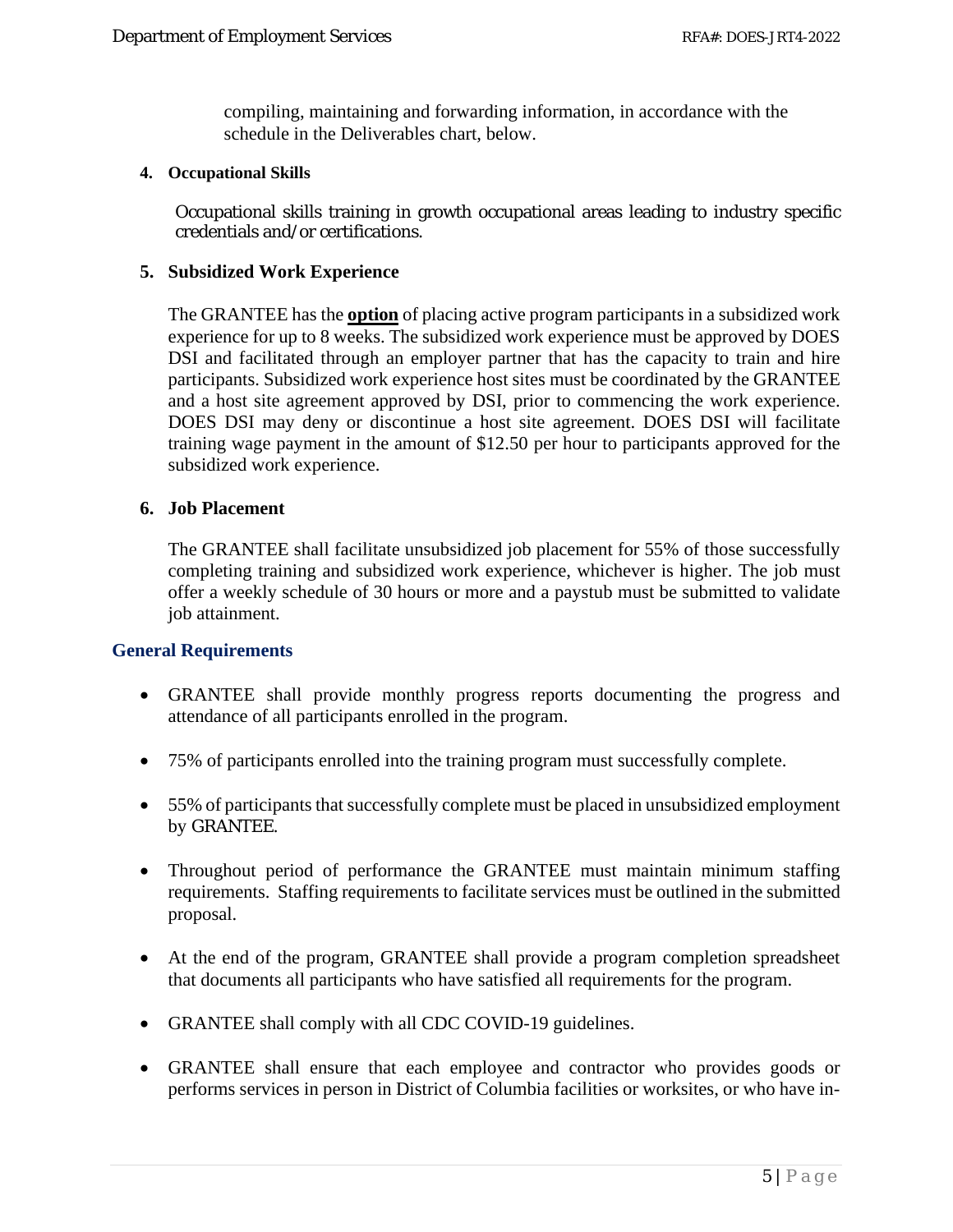person contact with other persons in order to complete their work under the grant has been either: (i) fully vaccinated against COVID-19, or (ii) if granted one of the exemptions identified in Section III of Mayor's Order 2021-099 by GRANTEE, are undergoing weekly COVID-19 testing and only reporting to the workplace when such test result is negative, and (iii) are wearing masks while working.

- GRANTEE shall be responsible for ensuring compliance with Mayor's Order 2021-099 by their employees and contractors, and failure to do so may result in adverse consequences, including termination of the NOGA.
- GRANTEE must maintain and provide documentation related to this program for 3 years after submission of the final payment. At any time before final payment and 3 years thereafter, DOES may have the GRANTEE's invoices, vouchers and statements of cost audited. Any payment may be reduced by amounts found by DOES not to constitute allowable costs as adjusted for prior overpayment or underpayment. In the event that the District has made all payments to the GRANTEE and an overpayment is found, the GRANTEE shall reimburse the District for said overpayment within 30 days, after written notification.
- GRANTEE will be required to participate in ongoing monitoring and evaluation activities led by DOES designated evaluator. These may include technical/virtual site visits, surveys, interviews, focus groups, administrative records review, and other data collection and evaluation strategies.
- GRANTEE shall collect data regarding contact with Limited English Proficient (LEP) and Non-English Proficient (NEP) participants and report this data to DOES Language Access Coordinator on a quarterly basis. Provide interpretation services and translation of vital documents to LEP/NEP customers.
- GRANTEE shall incorporate the provided logs, taglines, identifiers and/or other branding on all products, programs, activities, services, resources and related property and materials funded by DOES.
- GRANTEE shall attend and comply with all DOES meetings, onboarding trainings, requests, etc.

# <span id="page-6-0"></span>**Reporting and Deliverables**

The required program deliverables for the target groups are described below and should be submitted in accordance with the timeline below.

# **Reporting**

| <b>Items</b> | <b>Deliverables</b>       | <b>Due Date</b>                                   |
|--------------|---------------------------|---------------------------------------------------|
| Item 1       | Program Timeline/Schedule | Minimum 2<br>weeks prior to<br>start of the award |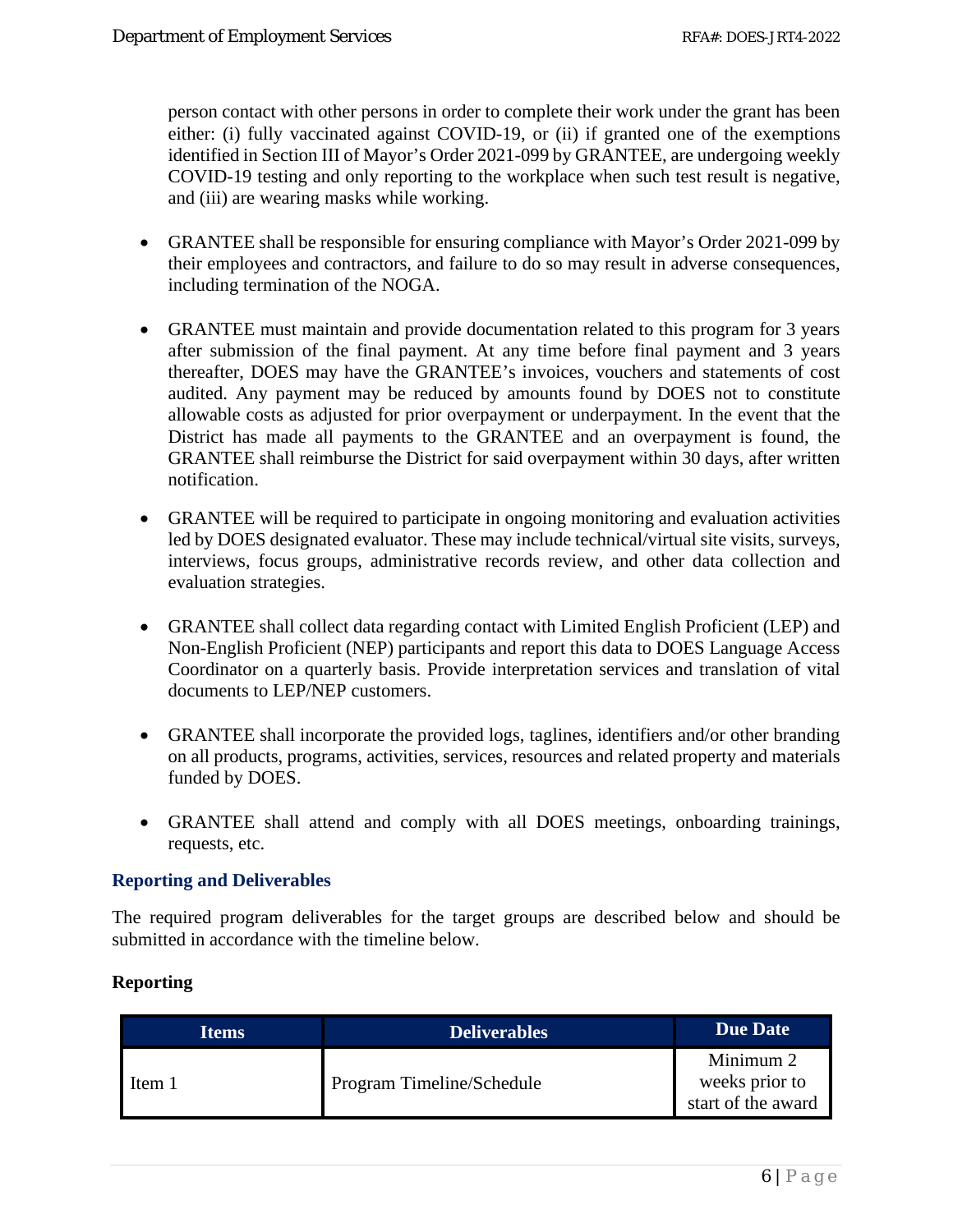| Item 2 | Timesheets/Attendance Forms                    | Weekly<br>Via email                                            |
|--------|------------------------------------------------|----------------------------------------------------------------|
| Item 3 | Participants' Case Notes                       | Weekly<br>Via email                                            |
| Item 4 | Monthly Status Report to include<br>placements | Monthly by the<br>10th of the<br>subsequent month<br>Via email |
| Item 5 | Monthly Expenditure Report (OGARA)             | Monthly by the<br>10th of the<br>subsequent month<br>Via email |
| Item 6 | Language Access Report                         | Quarterly<br>Via email                                         |
| Item 7 | Close out Report                               | 30 days at the end<br>of the grant period<br>Via email         |

#### **Deliverables**

| <b>Items</b>                                                                                                           | <b>Deliverables</b> | <b>Due Date</b>                               |
|------------------------------------------------------------------------------------------------------------------------|---------------------|-----------------------------------------------|
| Orientation for program participants must be<br>complete within 2 weeks of recruitment<br>Item 1<br>activities ending. |                     | Due two weeks<br>after award                  |
| Timesheets/<br>Item 2<br>Attendance/ Program Updates                                                                   |                     | Bi-weekly<br>Via email                        |
| 55% of participants that successfully<br>complete the program and be placed on a job<br>Item 3<br>by the GRANTEE.      |                     | By the end of the<br>period of<br>performance |

# *Outcomes*

- 75% of participants enrolled into the training program must successfully complete.
- 55% of participants that successfully complete must be placed in unsubsidized employment by the GRANTEE.
- 65% of participants obtaining unsubsidized employment must retain jobs for a minimum of 90 days.

All program reports and deliverables must be submitted to DOES per the schedule provided above.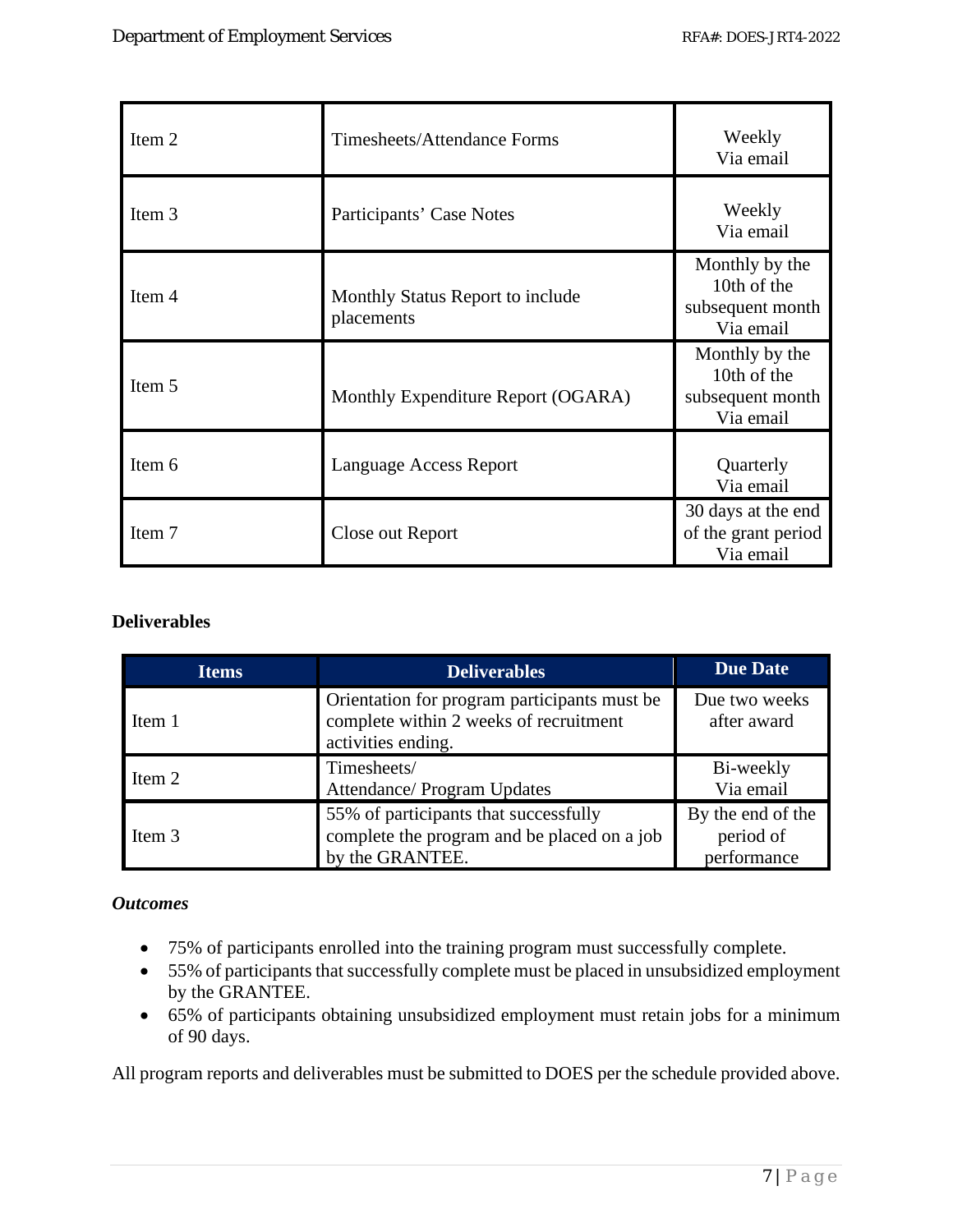DOES is the sole owner of and controls all deliverables, reports, data, information, process, procedure, or product by, for or from this grant award. The GRANTEE must receive written permission from DOES to use or distribute any deliverable, report, data, information, process, procedure, or product by, for or from this grant award, prior to the proposed use or distribution.

#### <span id="page-8-0"></span>**Rights and Responsibilities:**

The responses to this RFA must be reasonable and appropriate based on the information provided within this RFA. Additionally, GRANTEE shall not assign or otherwise transfer any rights, duties, obligations, or interest in the Notice of Grant Award (NOGA) or arising hereunto to any person, or entity whatsoever without the prior written consent of DOES.

#### <span id="page-8-1"></span>**Source of Grant Funding**

The funds are made available through American Rescue Plan Act (ARPA) dollars. Funding for grant awards is contingent upon availability of funds. This RFA does not commit DOES to make a grant award. DOES maintains the right to adjust the number of grant awards and grant award amounts based on funding availability and the quality and quantity of applications. Grant funds shall only be used to support activities specifically outlined in the scope of this RFA, NOGA, and included in the GRANTEE's submission.

DOES may suspend or terminate an outstanding RFA, pursuant to its own grant-making policies or any applicable federal regulation or requirement.

#### <span id="page-8-2"></span>**Anticipated Number of Awards**

DOES intends to grant multiple awards. DOES, however reserves the right to make additional awards or no awards pending availability of funds and quantity and quality of applications.

#### <span id="page-8-3"></span>**Total Amount of Funding to be Awarded**

DOES anticipates making available for award up to \$275,000 per Grantee to serve residents at a cost per participant not exceeding \$5,000.

#### <span id="page-8-4"></span>**Period of Performance**

The "Job Readiness Training Grant" will operate from the date of award through 15 months. All services including job placement must be completed within twelve months with the final three months of the grant period being for retention services only.

DOES reserves the right to exercise single option years up to three additional years beyond the original period of performance if funding is available in the designated option year and the GRANTEE has met the performance requirements of the grant.

#### <span id="page-8-5"></span>**Location Requirements**

For in-person training, applicants must currently hold office space in the District of Columbia and be able to provide program services in the District of Columbia. The on-site location must observe Center for Disease Control (CDC) guidelines for social distancing and sanitation. Each applicant must provide legal proof of ownership or occupancy of the site that will be used to the proposed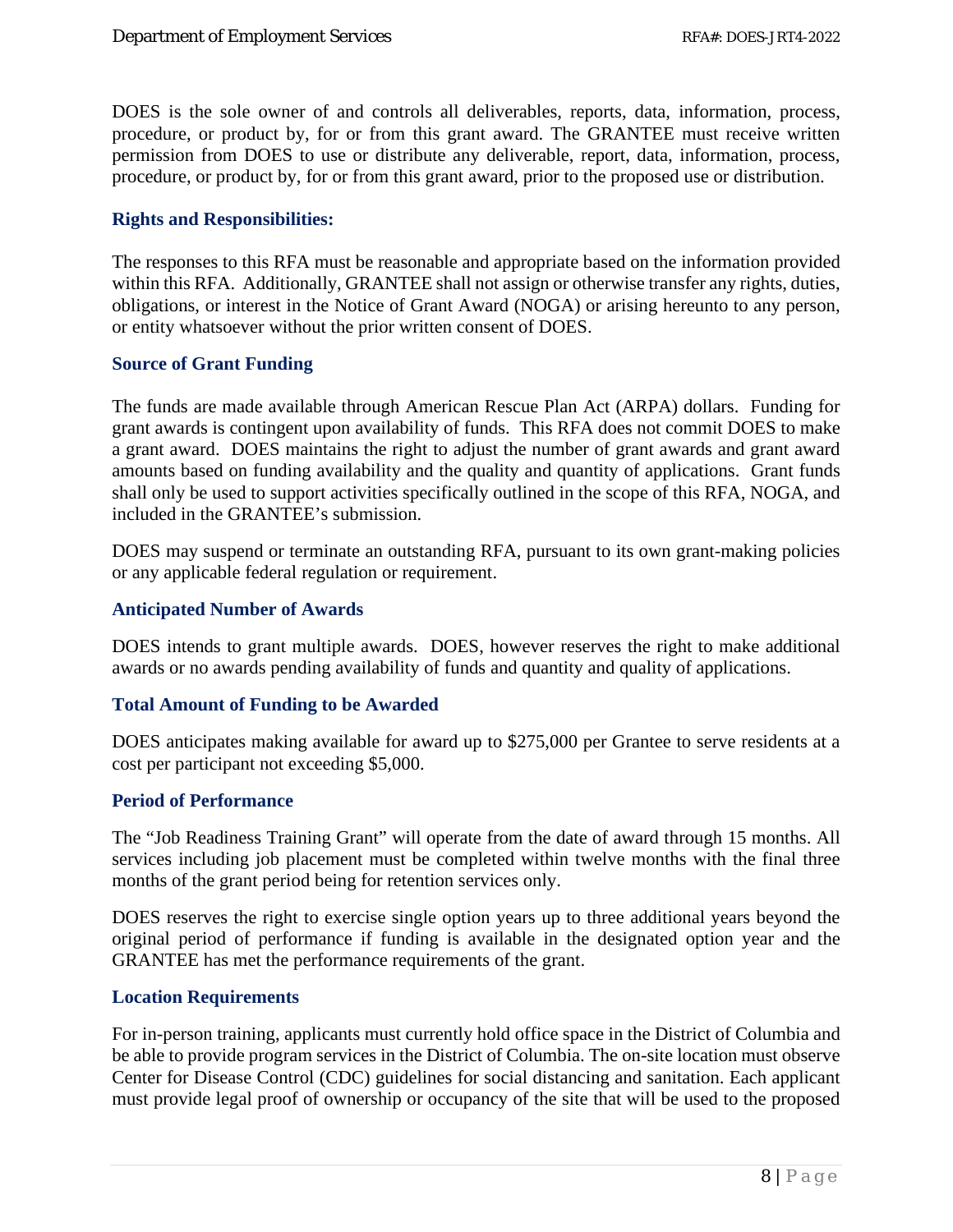#### program.

Adequate proof of ownership or occupancy that may be submitted includes the following:

- Certificate of Occupancy issued by the Department of Consumer & Regulatory Affairs (DCRA) that shows the location has sufficient space to host the program proposed by the applicant;
- Building lease or rental agreement that is current and valid.

The applicant must submit written notice of any site changes within 24 hours of the proposed change. DOES must approve any site changes, prior to the proposed change.

#### <span id="page-9-0"></span>**Grant Making Authority**

DOES maintains the right to issue grant awards via the "Workforce Job Development Grant-Making Authority Act of 2012." DOES also maintains the right to adjust the number of grant awards and grant award amounts based on funding availability and the quantity and quality of applications. Funding for the award is contingent on availability of funds.

#### Rights and Responsibilities of DOES

- DOES reserves the right to accept or deny any or all applications if it determines it is in its best interest to do so. DOES shall notify the applicant if it rejects that applicant's proposal. DOES may suspend or terminate an outstanding RFA pursuant to its own grant making authority or any applicable federal regulation or requirement.
- DOES reserves the right to issue addenda and/or amendments subsequent to the issuance of the RFA, or to rescind the RFA.
- DOES shall not be liable for any costs incurred in the preparation of applications in response to the RFA. Applicant agrees that all costs incurred in developing the application or responding to this RFA are the applicant's sole responsibility.
- DOES may conduct pre-award technical/virtual site visits to verify information submitted in the application and to determine if the applicant's facilities are appropriate for the services intended.
- DOES may enter into negotiations with an applicant and adopt a firm funding amount or other revision of the applicant's proposal that may result from negotiations.
- DOES may use past performance data in determining an award if an applicant was awarded a previous grant or contract by DOES or the District of Columbia.

#### <span id="page-9-1"></span>**Section B: General Provisions**

#### <span id="page-9-2"></span>**Eligibility Information**

Organizations that are eligible to apply for this grant include the following: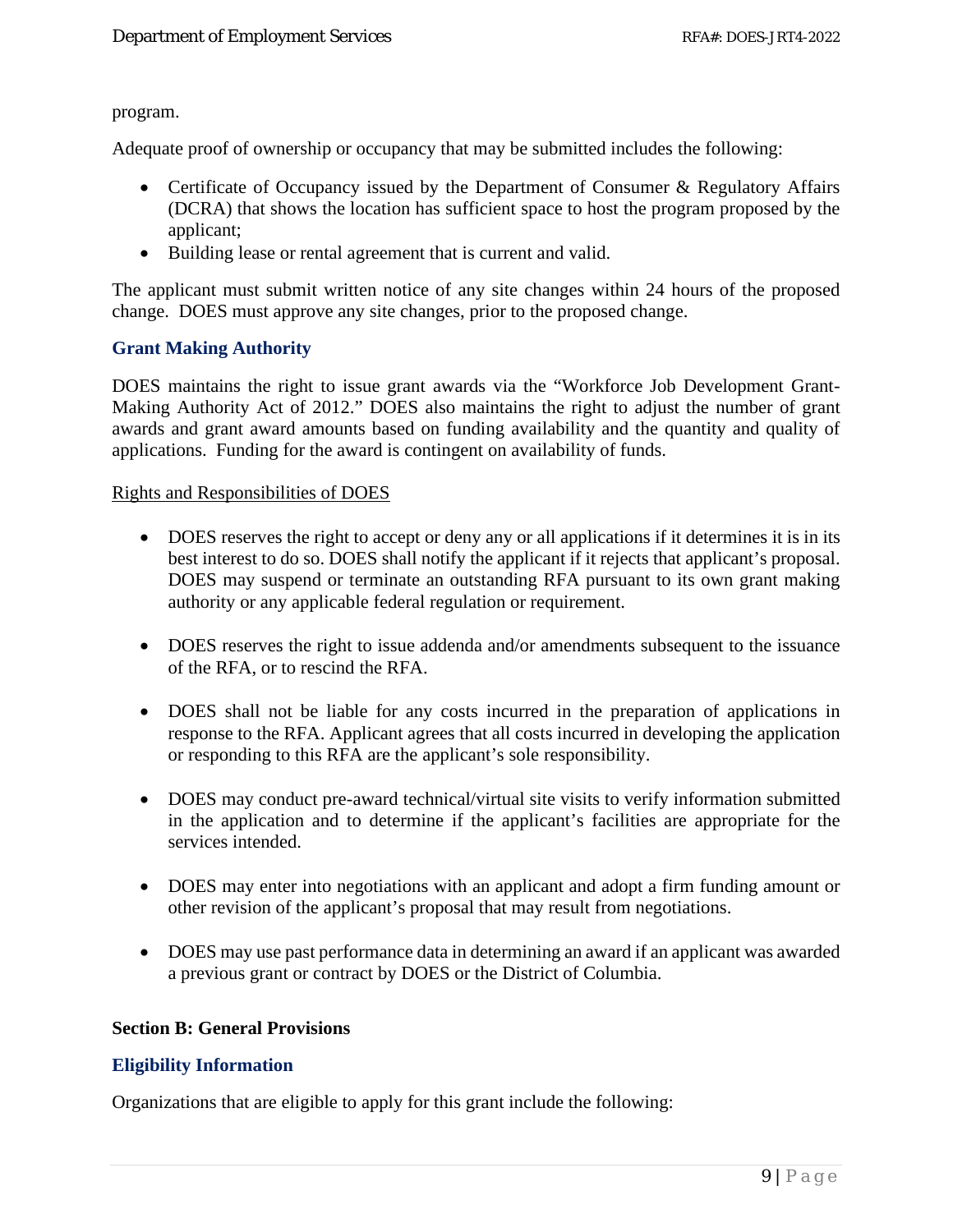- Non-profit, community, or faith-based organizations,
- Community colleges or other postsecondary institutions,
- Public, charter, or alternative secondary schools,
- Trade associations or chambers of commerce, and
- Private for-profit service providers

In addition, all applicants must be current on payment of all federal and District taxes, including Unemployment Insurance and Paid Family Leave taxes and Workers' Compensation premiums. Applicants cannot be listed on any federal or local excluded parties' lists.

Applications that do not meet the eligibility requirements will be considered unresponsive and will not be considered for funding under this RFA.

Applicant must meet all insurance requirements stipulated by the District of Columbia, Office of Risk Management.

# <span id="page-10-0"></span>**Monitoring**

Specific monitoring and progress report schedules will be established, agreed upon, and included in the NOGA. DOES staff is responsible for monitoring and evaluating the program and may also make periodic scheduled and unscheduled visits to worksite locations.

During technical/virtual site visits, GRANTEE is required to provide access to facilities, records, participants and staff, as deemed necessary by DOES for monitoring purposes. DOES monitoring may involve observation, interviews, and collection and review of reports, documents and data to determine GRANTEE's level of compliance with federal and/or District requirements and to identify specifically whether the GRANTEE's operational, financial, and management systems and practices are adequate to account for grant funds in accordance with federal and/or District requirements.

Any reports generated are the sole property of DOES. GRANTEE must receive prior written permission from DOES, in order to use or disclose any report or its contents.

GRANTEE shall, at the request of the District government, provide to the District government a certification of its compliance with Mayor's Order 2021-99.

# <span id="page-10-1"></span>**Audits**

GRANTEE must maintain and provide documentation related to this program for three years after submission of the final payment. At any time before final payment and three years thereafter, DOES may have GRANTEE's invoices, vouchers and statements of cost audited. Any payment may be reduced by amounts found by DOES not to constitute allowable costs as adjusted for prior overpayment or underpayment. In the event that the District has made all payments to the GRANTEE and an overpayment is found, GRANTEE shall reimburse the District for said overpayment within thirty days, after written notification.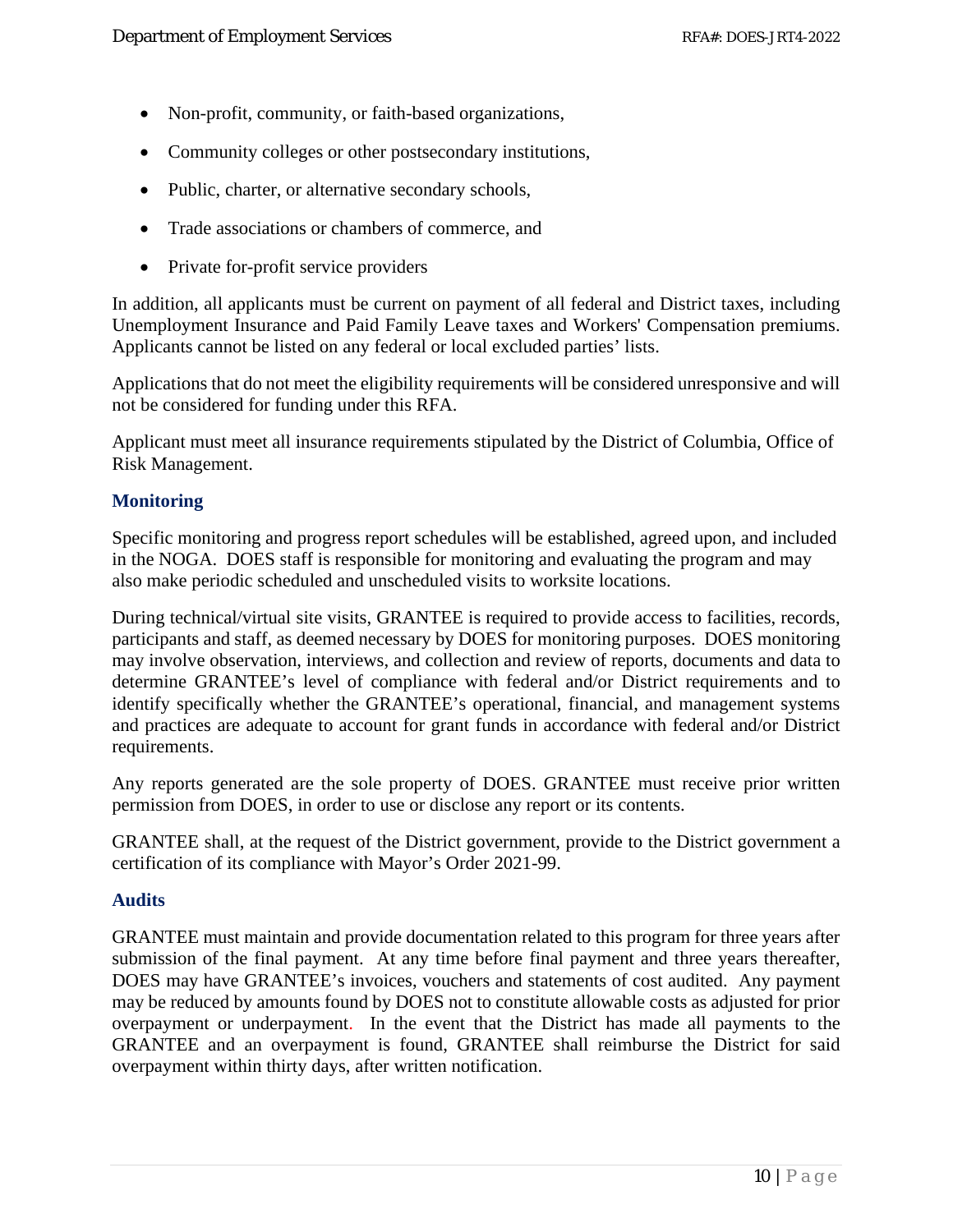GRANTEE shall establish and maintain books, records, and documents (including electronic storage media) in accordance with Generally Accepted Accounting Principles and Practices, which sufficiently and properly reflect all revenues and expenditures of grant funds awarded by the District pursuant to this solicitation.

GRANTEE shall grant reasonable access to DOES, the D.C. Auditor, any applicable federal department, the Comptroller General of the United States, or any of their duly authorized representatives to any books, documents, papers and records (including computer records or electronic storage media) of the GRANTEE that are directly pertinent to charges to the program, in order to conduct audits and examinations and to make excerpts, transcripts and photocopies. This right of access also includes timely and reasonable access to GRANTEE'S personnel for the purpose of interviews and discussions related to such documents.

#### <span id="page-11-0"></span>**Nondiscrimination in the Delivery of Services**

In accordance with Title VI of the Civil Rights Act of 1964, as amended, and the District of Columbia Human Rights Act of 1977, as amended, no person shall, on the grounds of race, color, religion, national origin, sex, age, disability, marital status, personal appearance, sexual orientation, gender identity or expression, family responsibilities, genetic information, matriculation, or political affiliation, source of income, status as a victim of an intrafamily offense, and place of residence or business, be denied the benefits of or be subjected to discrimination under any program activity receiving government funds.

In accordance with DC Language Access Act, individuals shall be provided equal access and participation in public services, programs, and activities held in the District of Columbia if they cannot or have limited capacity to speak, read, or write English.

# <span id="page-11-1"></span>**Other Applicable Laws**

GRANTEE shall comply with all applicable District and federal statutes and regulations as may be amended from time to time. These statutes and regulations include:

- The Americans with Disabilities Act of 1990, 42 U.S.C. § 12101 et seq.
- Rehabilitation Act of 1973, 29 U.S.C. § 701 et seq.
- The Hatch Act, 5 U.S.C. § 7321 et seq.
- The Fair Labor Standards Act, 29 U.S.C. § 201 et seq.
- The Clean Air Act (Subgrants over \$100,000) 42 USC § 7401 et seq.
- The Occupational Safety and Health Act of 1970, 29 U.S.C. § 651 et seq.
- The Hobbs Act (Anti-Corruption), 18 U.S.C. § 1951
- Equal Pay Act of 1963, 29 U.S.C.  $\S 206(d)$
- Age Discrimination Act of 1975, 42 U.S.C. § 6101 et seq.
- Age Discrimination in Employment Act of 1967, 29 U.S.C. § 621 et seq.
- Title IX of the Education Amendments of 1972, 20 U.S.C. § 1001 et seq.
- Immigration Reform and Control Act of 1986, 8 U.S.C. § 1101 et seq.
- Executive Order 12459 (Debarment, Suspension and Exclusion)
- Medical Leave Act of 1993, 5 U.S.C. § 6381 et seq.
- Lobbying Disclosure Act of 1995, 2 U.S.C. § 1601 et seq.
- Drug Free Workplace Act of 1988, 41 U.S.C. § 8102 et seq.)
- Assurance of Nondiscrimination and Equal Opportunity as found in 29 CFR § 34.20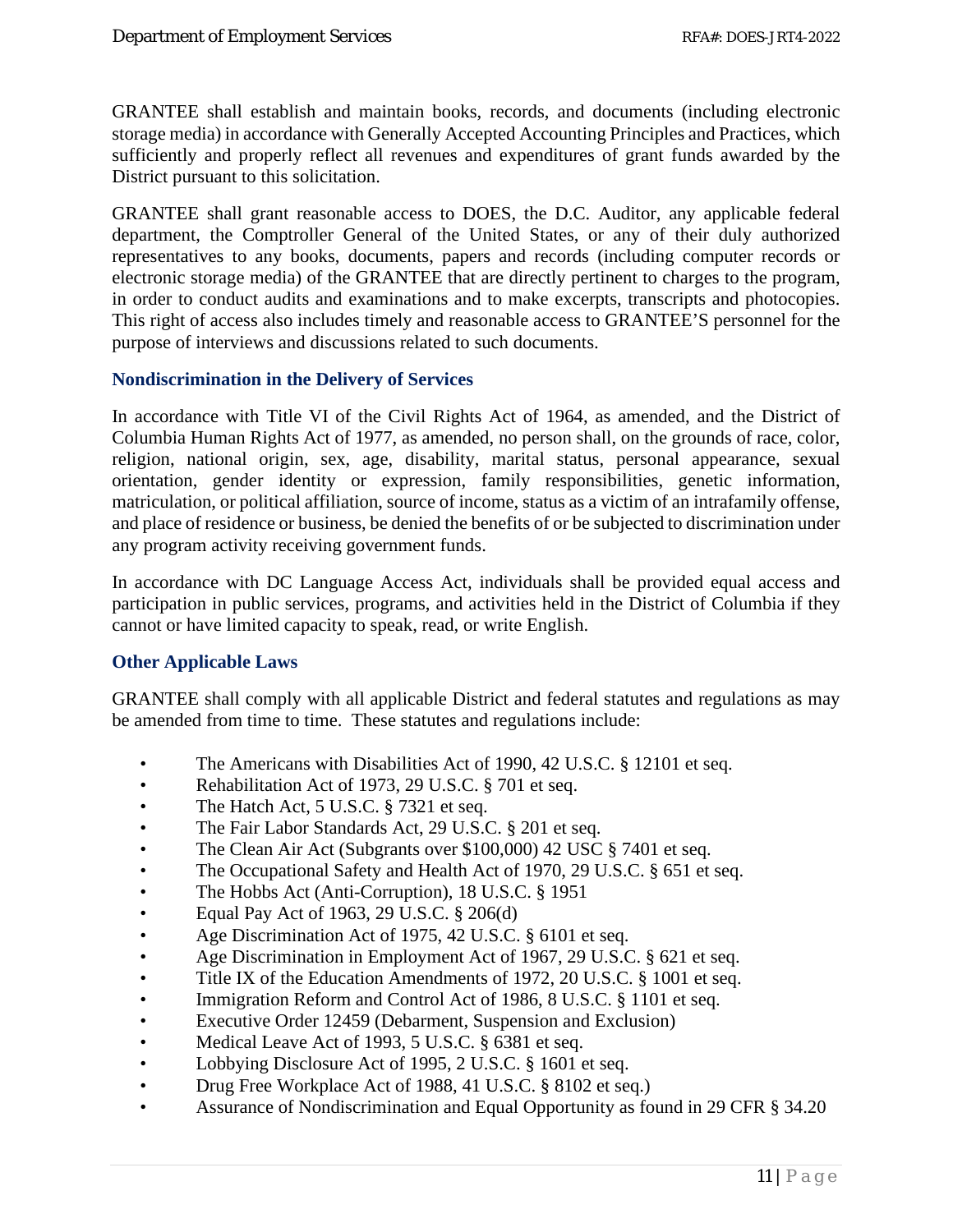- District of Columbia Human Rights Act of 1977, D.C. Official Code § 2-1401.01 et seq.
- Title VI of the Civil Rights Act of 1964, 42 U.S.C. § 2000d et seq.
- District of Columbia Language Access Act of 2004, D.C. Official Code § 2-1931 et seq.
- Living Wage Act of 2006, D.C. Official Code § 2-220.01 et seq.
- Workforce Intermediary Establishment and Reform of First Source Amendment Act of 2011, D.C. Official Code 2-219.01 et seq.
- Universal Paid Leave Amendment Act of 2016, D.C. Official Code § 32-541.01 et seq.
- Non-Profit Reimbursement Fairness Act of 2019

#### <span id="page-12-0"></span>**Section C: Application Format**

# <span id="page-12-1"></span>**Applicant Profile**

The application must include an Application Profile, which identifies the applicant type of organization, program service area and the amount of the funds requested.

#### <span id="page-12-2"></span>**Applicant Summary**

Each application must include an Application Summary. This section of the application must summarize the major components of the application.

#### <span id="page-12-3"></span>**Program Narrative**

Applicant must provide a full description of how the program will be carried out by responding to the application requirements in Section F. The three (3) main components of the program narrative are:

- Organizational Profile
- Participant Profile
- Program Description

#### <span id="page-12-4"></span>**Past Performance**

Applicant shall provide any prior awarded contract or grant, evaluations and/or data that would highlight the organization's past performance and capability of successfully completing the stated program requirements.

All applicants must submit past performance forms – using the provided template, "Attachment B". If the applicant has received a contract/grant from DOES within the past three years, you must submit "Attachment B" for all such completed contracts/grants.

If your organization has not completed any outside contracts or grants for similar work or is unable to provide three completed "**A**ttachment B" forms, your score on this measure will reflect this lack of past performance documentation.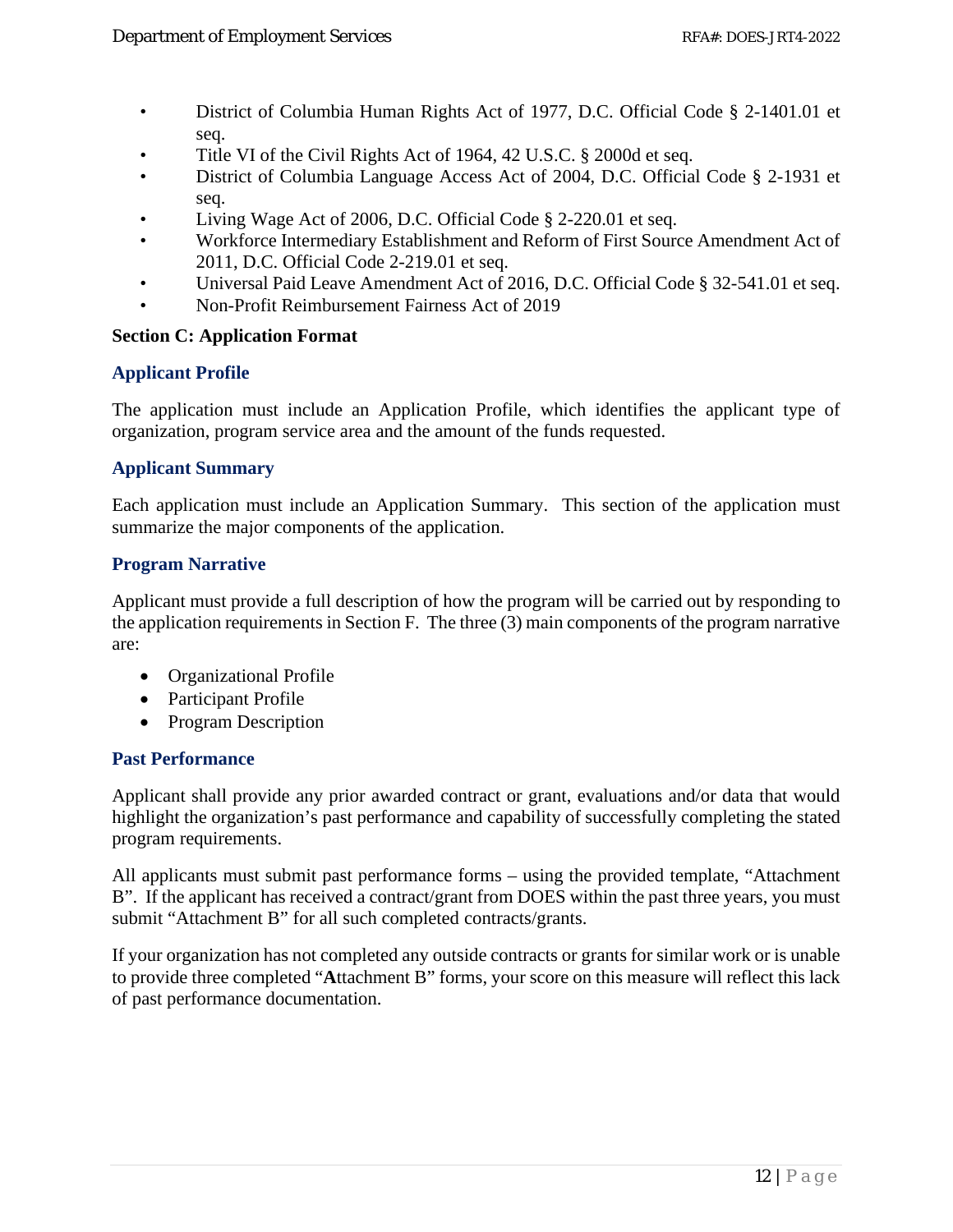#### <span id="page-13-0"></span>**Itemized Budget and Budget Narrative**

Applicant shall submit an itemized budget and a budget narrative for all funds requested. The budget narrative shall serve as an independent document that clearly outlines all proposed expenditures for the grant. Applicants are allowed to charge the federal de-Minimis indirect cost rate of 10%.

Budget narratives shall detail how funds will be expended towards the program goals, as outlined in the program narrative. The budget section shall also contain assurances that no funds received as a result of this grant will be used to supplant any formula funds dedicated towards the targeted population, administrative efforts, or other regularly occurring activities. All budget narratives shall identify the average cost per participant.

The itemized budget can include the following items:

- Personnel
- Fringe
- Equipment
- Materials & Supplies
- Contractual Services
- Other Direct Costs
- Indirect Costs

*Please see Attachment A for definitions of budget items listed above.*

#### **Food for staff or participants enrolled in the program is not an allowable expense under this grant.**

#### <span id="page-13-1"></span>**Section D: Program Narrative**

#### <span id="page-13-2"></span>**Program Narrative**

This section applies to each of the strategic categories and is where you clearly describe your proposed program in detail. Please ensure that you include each of the following:

#### <span id="page-13-3"></span>**Organization Profile**

- State the mission of your organization.
- Describe the history of your organization (year founded and by whom) and its size (budget and staff).
- Describe the experience your organization and staff have to deliver the proposed program.

#### <span id="page-13-4"></span>**Participant Profile**

• Describe how your programming is designed to provide quality service outlined within this RFA.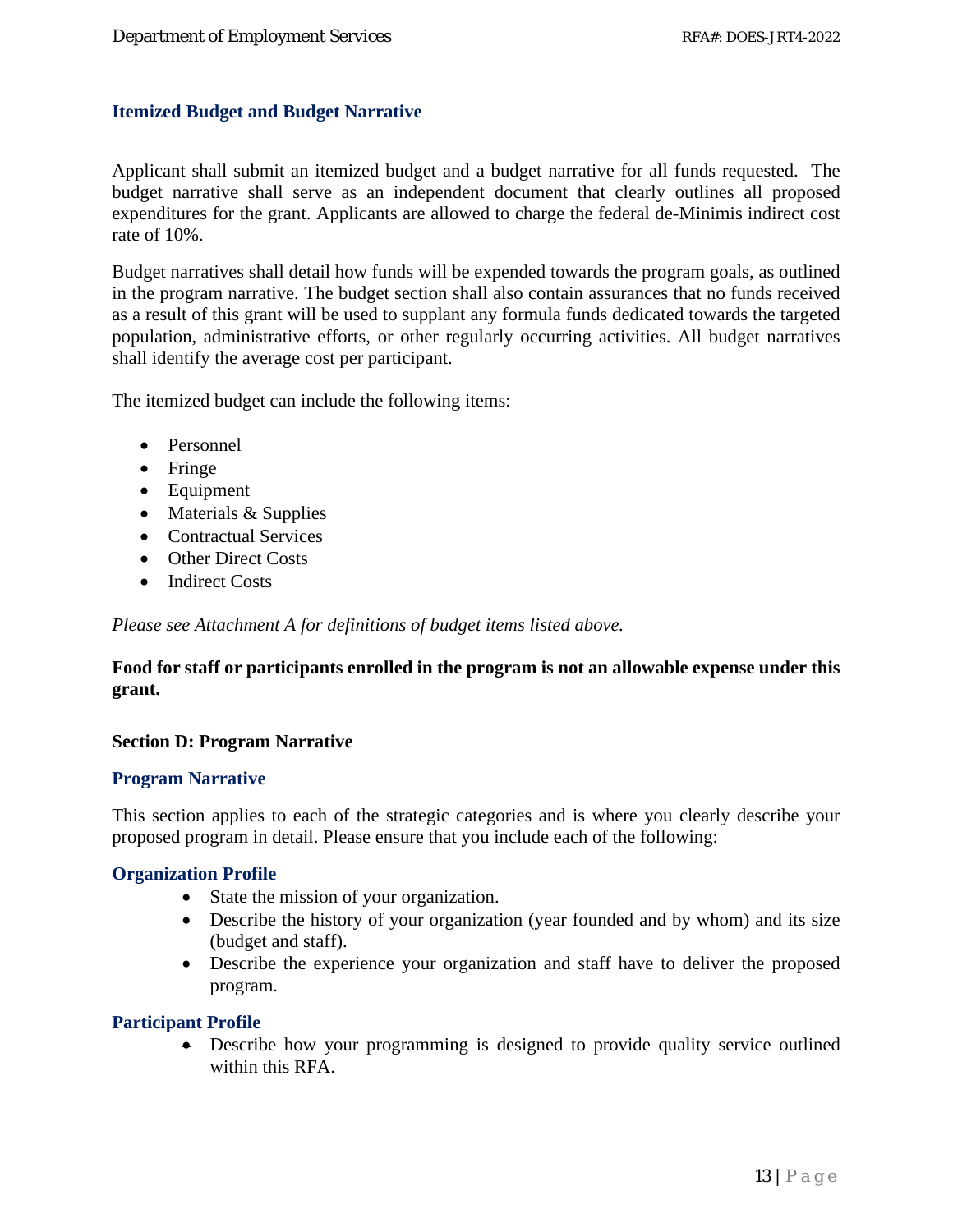• Describe your experience working with the targeted population. Describe the anticipated challenges and the strategies to overcome them.

#### <span id="page-14-0"></span>**Program Description**

- Identify and describe how your organization will deliver the desired service. (See Section A).
- The extent to which the applicant has provided a description of proposed sites where program activities will be carried out. Applicants must specify if sites have been secured at the time of this proposal.
- Describe how your organization will meet the performance deliverables outlined in this RFA. What specific activities, strategies, and projects will participants be engaged in throughout the program.

#### <span id="page-14-1"></span>**Section E: Application Review and Scoring**

#### <span id="page-14-2"></span>**Review Panel**

A review panel will be composed of a minimum of three individuals who have been selected for their unique experience and expertise in workforce and business development, data analysis, evaluation of programs and past performance, and social services planning and implementation. The review panel will review, score, and rank each application using the Technical Rating Scale in Table 1 against the established Scoring Criteria in Table 2

#### <span id="page-14-3"></span>**Table 1: Technical Rating Scale**

| <b>Technical Rating Scale</b> |                         |                                                                                                                                                                |  |  |
|-------------------------------|-------------------------|----------------------------------------------------------------------------------------------------------------------------------------------------------------|--|--|
| <b>Numeric Rating</b>         | Adjective               | Description                                                                                                                                                    |  |  |
| $\theta$                      | Unacceptable            | Fails to meet minimum requirements, (e.g., no<br>demonstrated capacity); major deficiencies which are<br>not correctable; Applicant did not address the factor |  |  |
|                               | Poor                    | Marginally meets minimum requirements;<br>major<br>deficiencies which may be correctable                                                                       |  |  |
| 2                             | Minimally<br>Acceptable | Marginally meets minimum requirements;<br>minor<br>deficiencies which may be correctable                                                                       |  |  |
| 3                             | Acceptable              | Meets requirements; no deficiencies                                                                                                                            |  |  |
| 4                             | Good                    | Meets requirements and exceeds some requirements; no<br>deficiencies.                                                                                          |  |  |
| 5                             | Excellent               | Exceeds most, if not all, requirements; no deficiencies.                                                                                                       |  |  |

The technical rating is a weighting mechanism that will be applied to the point value for each scoring criterion to determine the applicant's score for each criterion. The applicant's total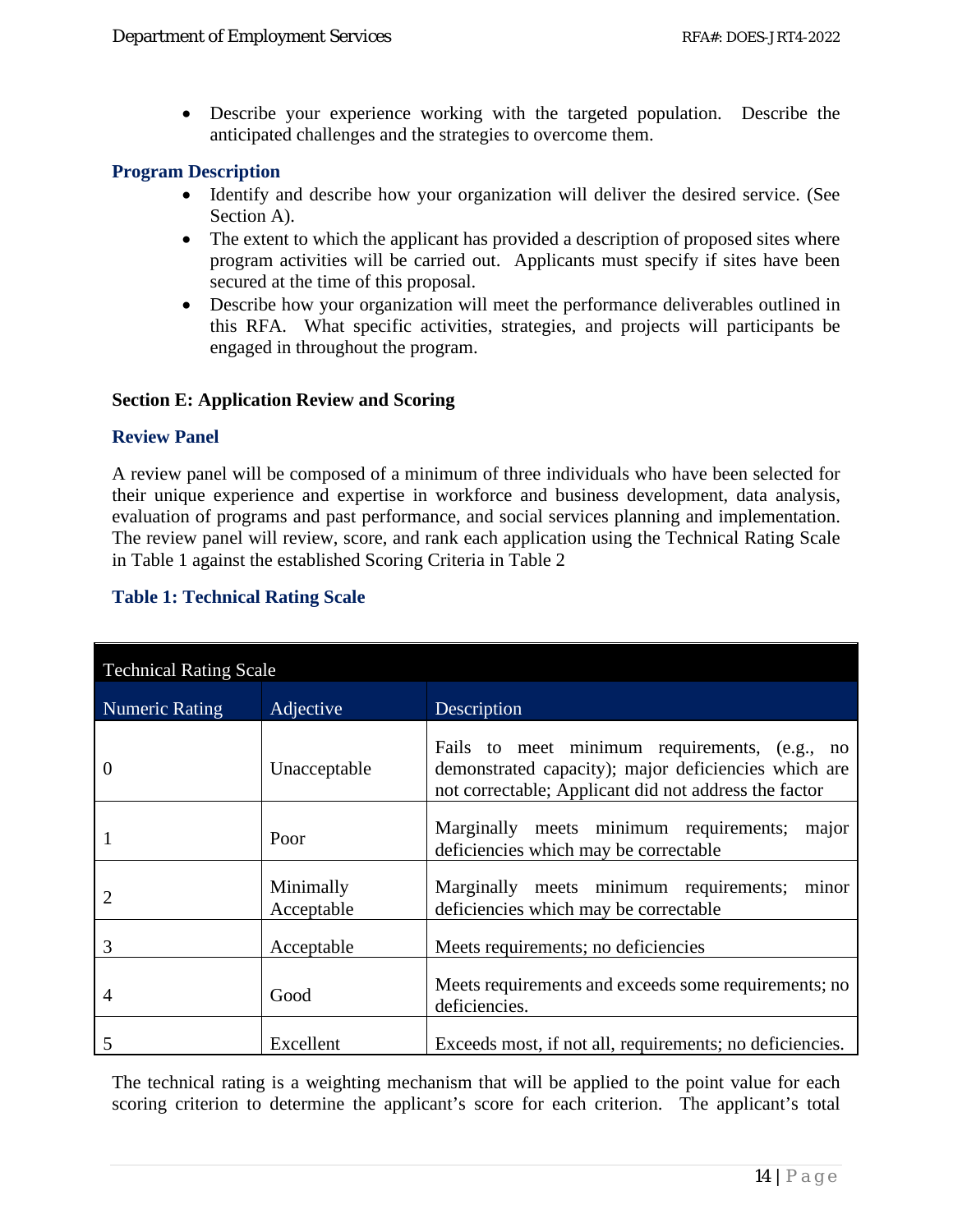technical score will be determined by adding the applicant's score in each scoring criterion. For example, if a scoring criterion has a point value range of zero (0) to forty (40) points, using the Technical Rating Scale above, and the District evaluates the applicant's response as "Good," then the score for that criterion is 4/5 of 40 or 32.

#### <span id="page-15-0"></span>**Scoring Criteria**

The review panel will review all applications that pass an initial internal checklist of required application components. Responsive applications will be evaluated strictly in accordance with the requirements stated in this RFA.

Each reviewer will independently review and objectively score applications against the specific scoring criteria outlined in Table 2, based on a 100-point scale.

| • Organization Profile<br>• Participant Profile<br>• Program Description | 10 points<br>20 points<br>40 points |
|--------------------------------------------------------------------------|-------------------------------------|
| • Past Performance                                                       | 15 points                           |
| • Budget and Budget Narrative                                            | 15 points                           |

Table 2: Scoring Criteria

| <b>ITEM</b> | <b>SCORING CRITERIA</b>                                                                                                                                                                                                                                                                                                                                                                                                                                          | Pts. |
|-------------|------------------------------------------------------------------------------------------------------------------------------------------------------------------------------------------------------------------------------------------------------------------------------------------------------------------------------------------------------------------------------------------------------------------------------------------------------------------|------|
| I           | <b>Organization Profile</b><br>The extent to which the applicant has stated the mission of the organization.<br>The extent to which the applicant has described the history of the organization (year<br>founded and by whom) and its size (budget and staff).<br>The extent to which the applicant has demonstrated that their staff is well equipped with<br>the skills necessary to effectively deliver the proposed program.                                 | 10   |
| 2           | Participant Profile<br>The extent to which the applicant has described how the proposed programming is<br>designed to provide quality services.<br>The extent to which the applicant has described its experience working with the target<br>population, anticipated challenges, and strategies to overcome them.                                                                                                                                                | 20   |
| 3           | <b>Program Description</b><br>The extent to which the applicant has described their proposed program.<br>The extent to which the applicant describes how its organization will meet the<br>performance deliverables outlined in this RFA.<br>The extent to which the applicant has provided a description of proposed sites where<br>program activities will be carried out. Applicants must specify if sites have been secured<br>at the time of this proposal. | 40   |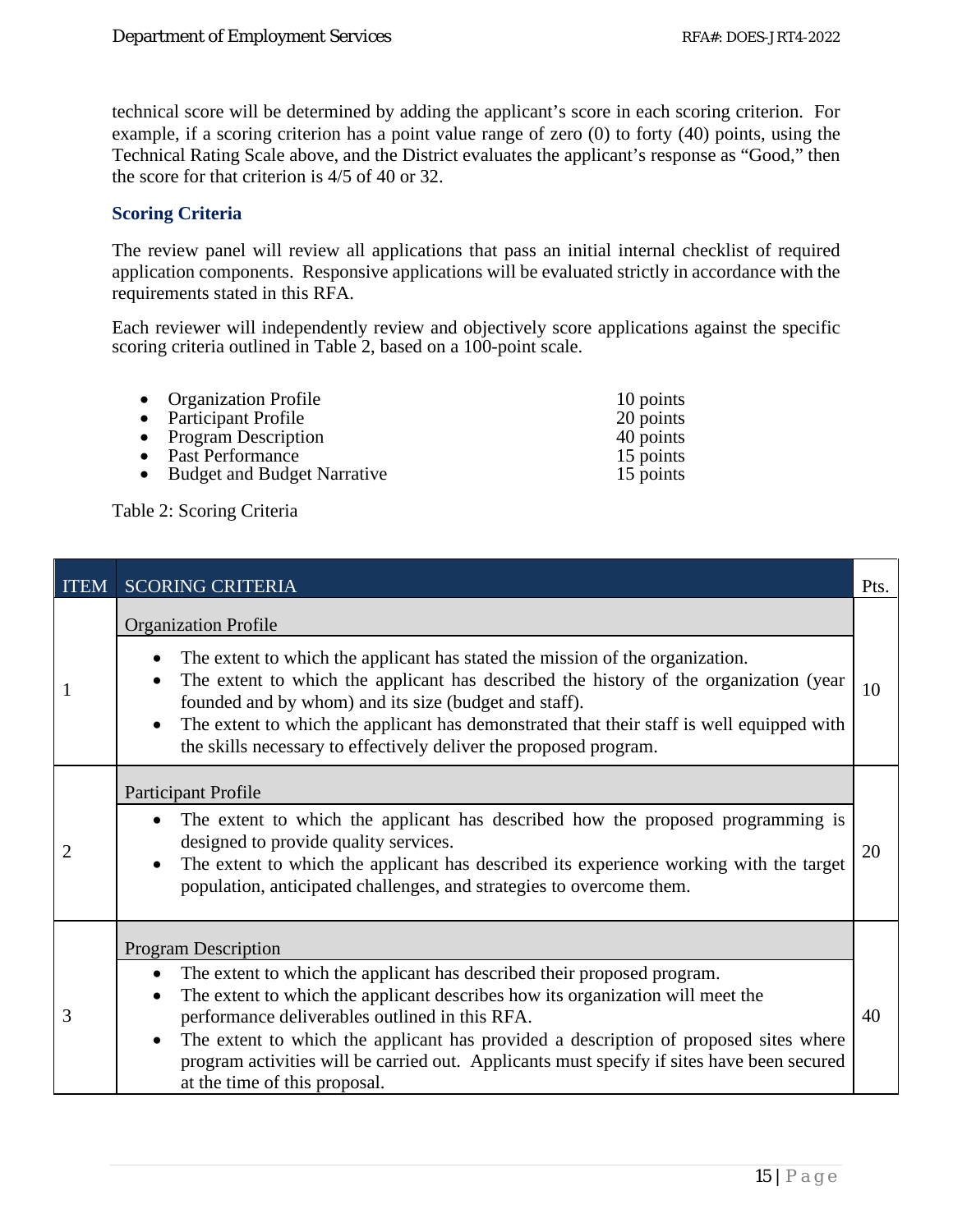|   | The extent to which applicant describes the specific activities, strategies, and projects<br>participants will be engaged in throughout the program.                                                                                                                                                                                                                                                                                                                                                                |     |
|---|---------------------------------------------------------------------------------------------------------------------------------------------------------------------------------------------------------------------------------------------------------------------------------------------------------------------------------------------------------------------------------------------------------------------------------------------------------------------------------------------------------------------|-----|
| 4 | <b>Past Performance</b><br>The extent to which the applicant has provided prior performance data that highlights prior<br>success in accomplishing the goals outlined in the RFA.<br>The extent to which the applicant has provided prior program evaluations or reviews that<br>$\bullet$<br>highlight prior success in accomplishing the goals outlined in the RFA.<br>The extent to which the applicant has provided similar services to DOES or other agencies<br>$\bullet$<br>within the District of Columbia. | 15  |
| 5 | <b>Budget and Budget Narrative</b><br>The extent to which the applicant provides a clear explanation of how the budget amount<br>is derived.<br>The extent to which the applicant has allocated the funds (i.e., salaries, supplies, training<br>materials, etc.).                                                                                                                                                                                                                                                  | 15  |
|   | TOTAL POINTS                                                                                                                                                                                                                                                                                                                                                                                                                                                                                                        | 100 |

#### <span id="page-16-0"></span>**Section F: Application Submission Information**

#### <span id="page-16-1"></span>**How to Request an Application Package**

- The application package is posted at: [http://opgs.dc.gov/page/opgs-district-grants](http://opgs.dc.gov/page/opgs-district-grants-clearinghouse)[clearinghouse](http://opgs.dc.gov/page/opgs-district-grants-clearinghouse)
- Application package can also be found at [www.does.dc.gov](http://www.does.dc.gov/)
- If the application package cannot be accessed at the above websites, then Applicants may request the application via email: <u>[ogagrants@dc.gov](mailto:ogagrants@dc.gov)</u>

#### <span id="page-16-2"></span>**Application Preparation**

DOES shall not be liable for any costs incurred in the preparation of applications in response to the RFA. Applicant agrees that all costs incurred in developing the application are the applicant's sole responsibility.

#### <span id="page-16-3"></span>**Submission Date and Time**

To be considered for funding, complete applications and attachments **(see section I)** must be received electronically via **[Grants Management System](https://jlweb.co/prod1/portal/portal.jsp?c=66176630&p=66183389&g=66183409) no later than September 23, 2022 at 12:00 pm EST.** Applications received after 12:00 pm **will not** be considered for funding.

#### <span id="page-16-4"></span>**Section G: Award Administration Information**

#### <span id="page-16-5"></span>**Award Notices**

Each Applicant, whether successful or unsuccessful, will receive notification of the final decision on the application. Letters of notification or any other correspondence addressing selection for award do not provide authorization to begin the program.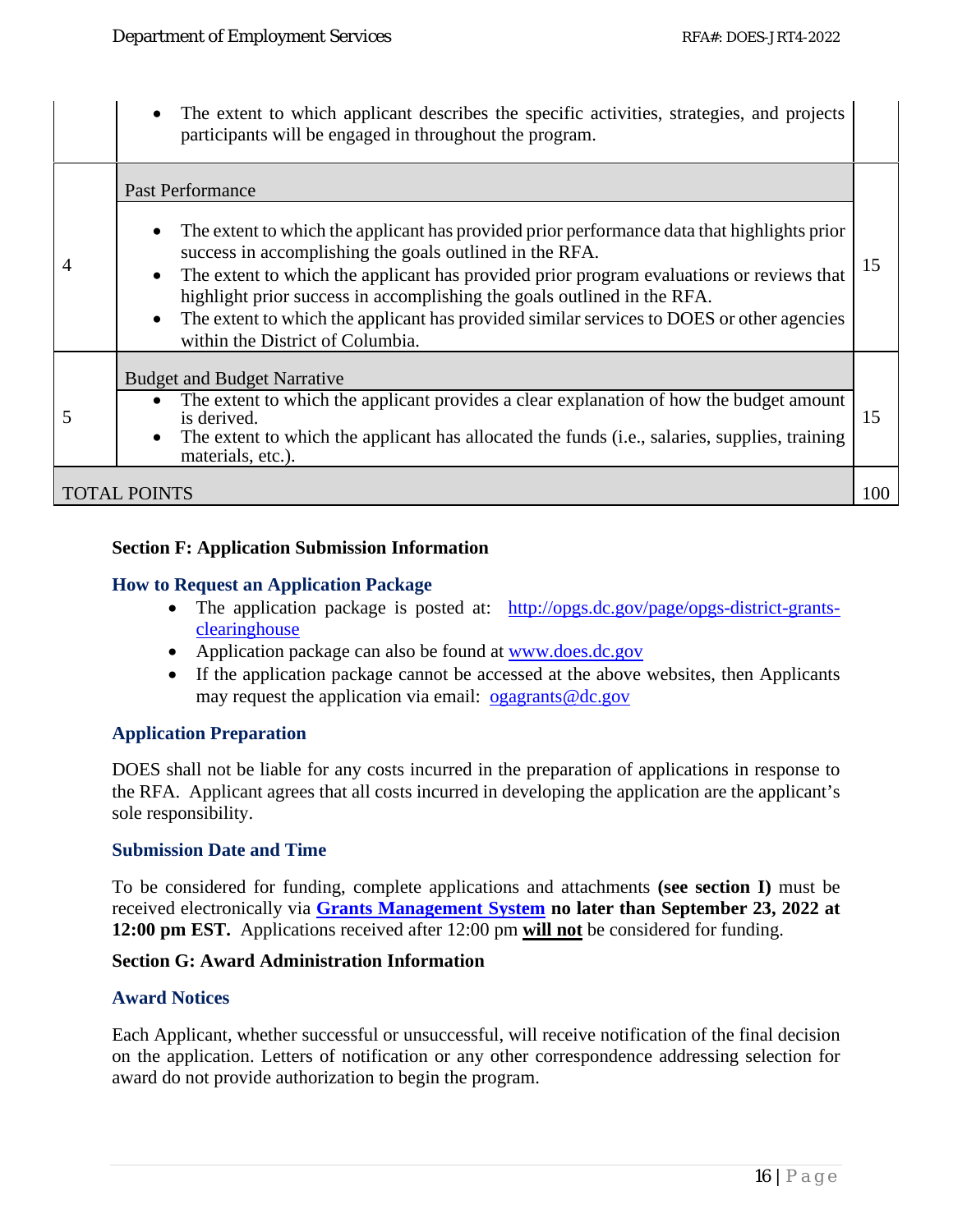Applicants that are selected for funding may be required to respond in a satisfactory manner to conditions that may be placed on the application before funding can proceed. DOES may enter negotiations with an Applicant and adopt a firm funding amount or other revision of the application that may result from negotiations.

The NOGA sets forth the amount of funds granted, the terms and conditions of the award, the effective date of the award, the budget period for which initial support will be given, and the total program period for which support is awarded. The NOGA shall be signed by the DOES Director or designee. The NOGA will be sent to the Applicant's contact that is authorized to sign the NOGA and reflects the only authorizing document. The NOGA will be sent prior to the start date and a meeting between GRANTEE and DOES will occur shortly after the NOGA is fully executed. All awardees will be held to a minimum level of effort to effectively execute the grant and meet the designated goals and deliverables outlined in this RFA. More specifics on the "minimum level of effort" will be specified in the NOGA.

# <span id="page-17-0"></span>**Appeal**

#### Non-Responsiveness Determination

To ensure a fair and equitable appeals process, all responsiveness determination appeals will be reviewed and decided **solely** by the DOES General Counsel. Appeals must be in writing and addressed to: DOES General Counsel, 4058 Minnesota Avenue NE, Suite #5800, Washington DC 20019. Appeals may also be submitted via email to doesappeals@dc.gov with the subject heading "Appeal of Grant Responsiveness Determination". Appeals of the responsiveness determination must be received by the General Counsel within two business days of the responsiveness determination notice.

If an applicant communicates with program staff regarding an appeal of the responsiveness determination, the appeal may be dismissed with prejudice, and the applicant may be precluded from consideration for future grant opportunities.

Appeals must contain the basis for the appeal request and identify any factors that oppose the responsiveness determination. The appeal process will consider the submitted application and the responsiveness determination. Additional information not included within the original submitted application will not be considered during the appeal process, unless specifically requested by the DOES General Counsel. The DOES General Counsel may coordinate a meeting to address the appeal. The General Counsel will issue a written appeal decision. The decision of the General Counsel may only be overturned by the DOES Director.

#### **Grant Award Selection**

To ensure a fair and equitable appeals process, all grant award selection appeals will be reviewed and decided **solely** by the DOES General Counsel. Appeals must be in writing and addressed to: DOES General Counsel, submitted via email to doesappeals@dc.gov with the subject heading "Appeal of Grant Award Selection". Appeals of the grant award selection must be received by the General Counsel within two business days of the award selection notice.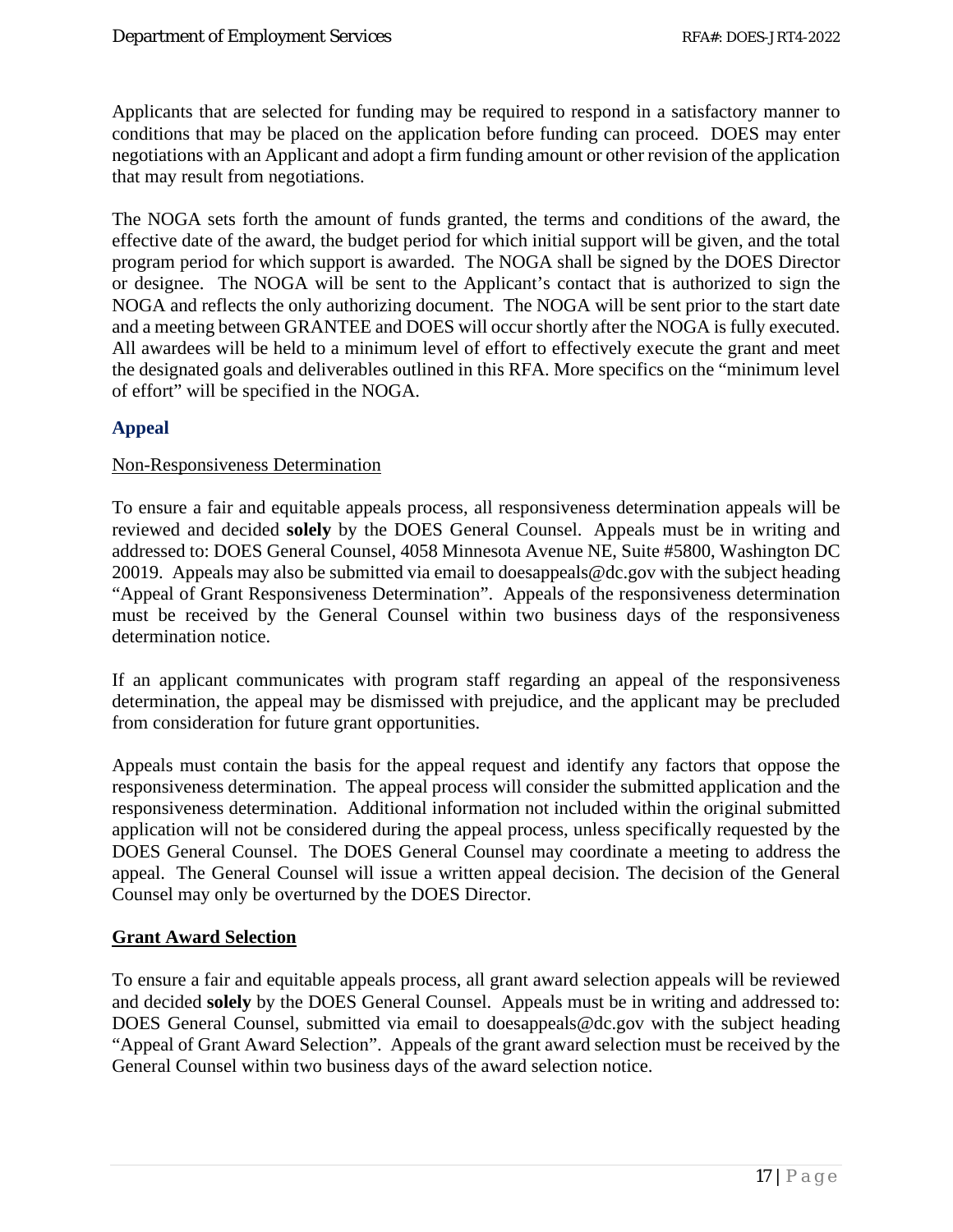If an applicant communicates with program staff regarding an appeal of the grant award selection, the appeal may be dismissed with prejudice, and the applicant may be precluded from consideration for future grant opportunities.

Appeals must contain the basis for the appeal request and identify any factors that oppose the grant award selection. The appeal process will consider the submitted application and GRANTEES selected. Additional information not included within the original submitted application will not be considered during the appeal process, unless specifically requested by the DOES General Counsel. The DOES General Counsel may coordinate a meeting to address the appeal. The General Counsel will issue a written appeal decision. The decision of the General Counsel may only be overturned by the DOES Director.

#### <span id="page-18-0"></span>**GRANTEE Program Compliance**

Prior to the start of the program, GRANTEE must successfully complete the following:

- DOES technical/virtual site visit DOES Orientation
- All DOES mandatory meetings.
- Verification of Insurance

#### <span id="page-18-1"></span>**Program Launch**

Before the GRANTEE can begin programming, they must receive official documentation from "The Office of Grants Administration".

#### <span id="page-18-2"></span>**GRANTEE Payment**

The total amount of the grant award shall not exceed the amount specified within the Grant Agreement. There are four (4) payment categories listed below each representing a specific percentage of the total grant amount:

| <b>PAYMENT #1   PAYMENT #2</b> |                        | PAYMENT#3                                        | <b>PAYMENT#4</b>   |
|--------------------------------|------------------------|--------------------------------------------------|--------------------|
| - Base Amount   (Monthly       |                        | Per participant placement   Job retainment for a |                    |
|                                | <b>Reimbursement</b> ) | rate)                                            | minimum of 90 days |
| 35%                            | 20%                    | 25%                                              | 20%                |

#### **Payment 1: Base Payment: (35%)**

The base payment is contingent upon successful completion of the following:

- DOES Orientation Meeting
- Pre-Program Site Visit
- Mandatory Pre-Program Training (if applicable)
- Virtual One Stop (VOS) Training (if applicable)
- Security Awareness Training (PII) (if applicable)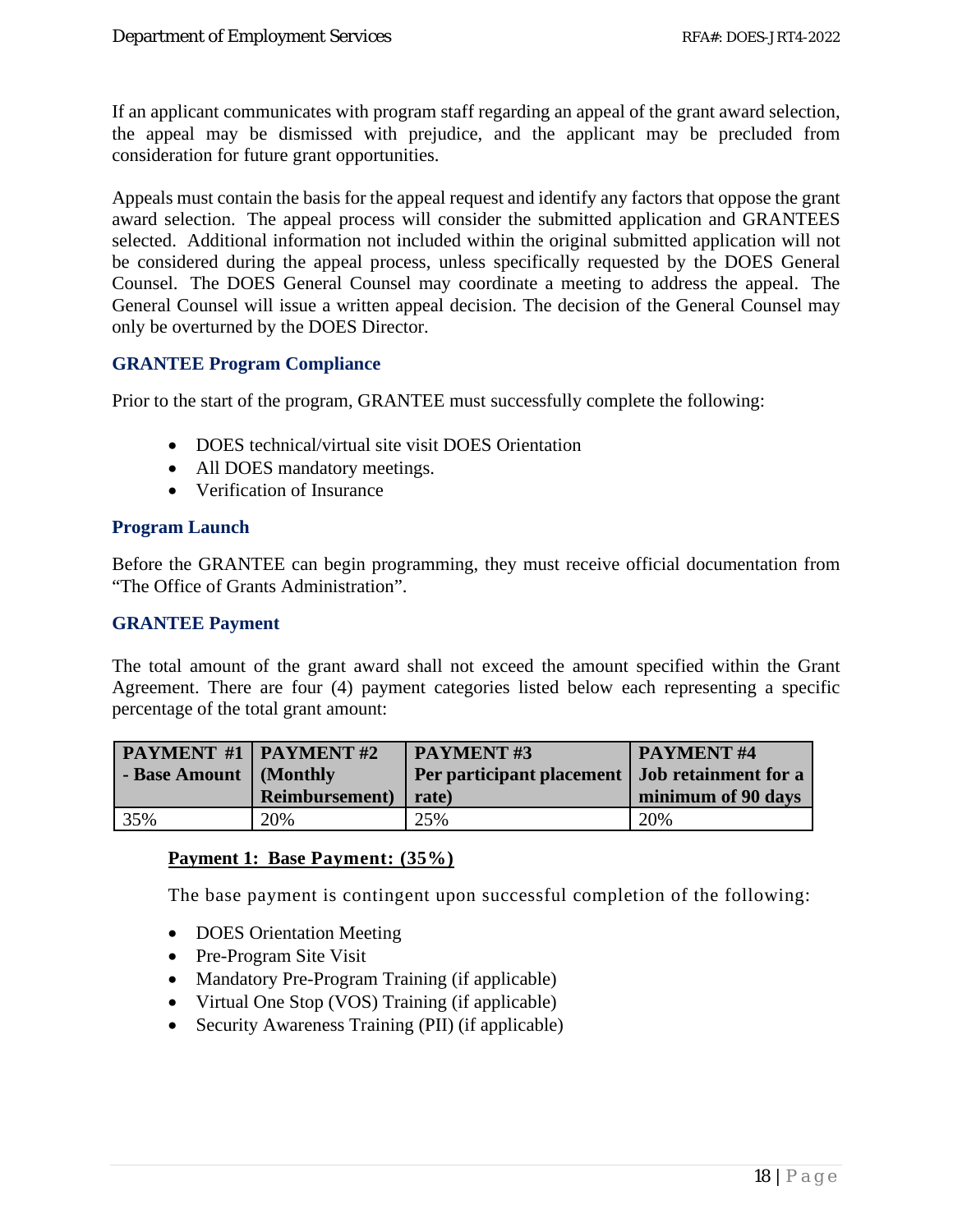#### **Payment 2: (20%)**

This payment will be issued on a per participant rate which will be contingent upon a minimum of 75% of participants enrolled into the training program must successfully complete.

#### **Payment 3: (25%)**

This payment will be issued on a per participant rate which will be contingent upon a minimum of 55% of program completers being placed into a job by the GRANTEE or through a partner organization.

#### **Payment 4: (20%)**

A minimum of 65% of participants obtaining unsubsidized employment must retain employment for a minimum of 90 days.

If GRANTEE does not comply with the NOGA, applicable federal and District laws and regulations, then the NOGA may be terminated, or the award amount reduced for under performance or non-performance at the discretion of the Grant Monitor and/or Grants Officer.

#### <span id="page-19-0"></span>**Anti-Deficiency Considerations**

GRANTEE must acknowledge and agree that the commitment to fulfill financial obligations of any kind pursuant to any and all provisions of a grant award, or any subsequent award shall remain subject to the provisions of (i) the federal Anti-Deficiency Act, 31 U.S.C. §§1341, 1342, 1349, 1351, (ii) the District of Columbia Anti-Deficiency Act, D.C. Official Code §§ 47-355.01-355.08 (2001), (iii) D.C. Official Code § 47-105 (2001), and (iv) D.C. Official Code § 1-204.46, as the foregoing statutes may be amended from time to time, regardless of whether a particular obligation has been expressly so conditioned.

#### <span id="page-19-1"></span>**Section H: Contacts**

Vanessa J. Black [OGAGRANTS@DC.GOV](mailto:OGAGRANTS@DC.GOV)

#### <span id="page-19-2"></span>**Section I: Additional Documents Required for Submission**

The following documents are also required to be included in your grant submission. An application with the below required documents will be deemed non-responsive and will not be eligible for award.

#### **Documents provided by DOES**

- Statement of Certification
- Non-Closure Document
- Disclosure Document
- Past Performance

#### **Documents to be provided by applicant**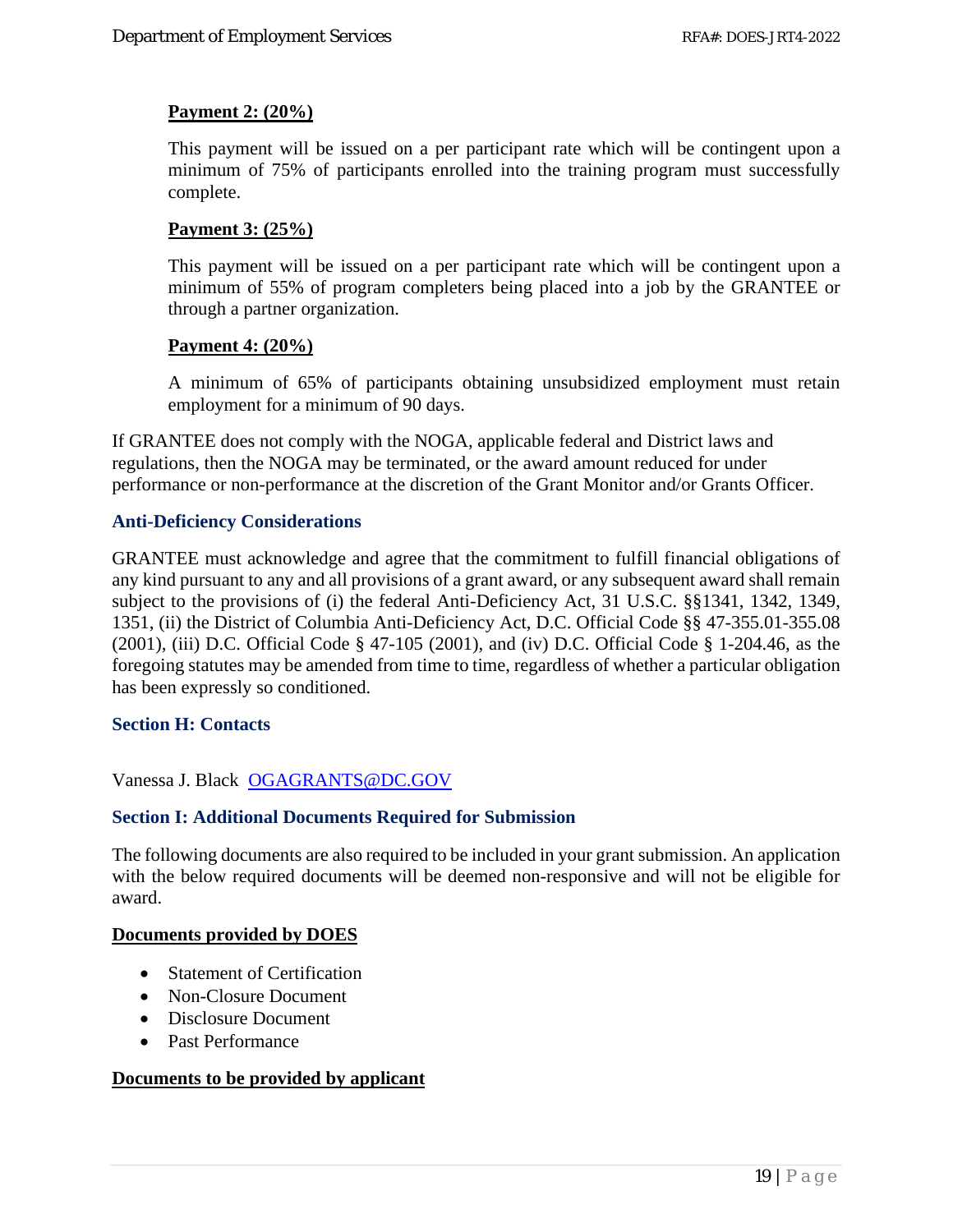- IRS W-9 Form
- IRS Tax Certification
- Current DC Business License
- Itemized Budget
- Insurance Certificate
- Staffing Plan
- Organizational Chart
- List of Partners and Affiliations
- Resumes of Key Personnel
- List of Other Funding Sources
- Current Clean Hands Certificate (within 30 days) (mytax.dc.gov)